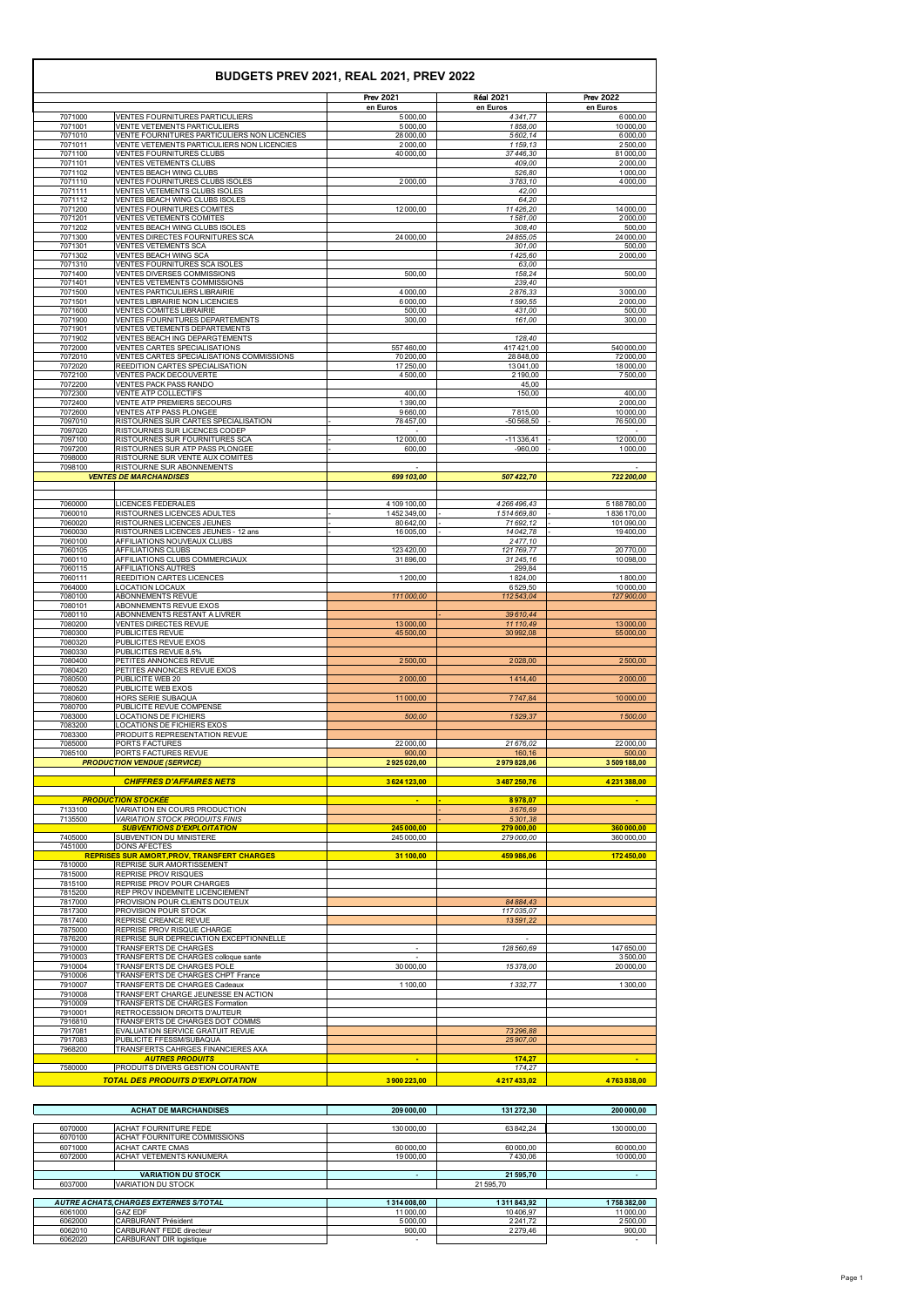| 6062100 | <b>CARBURANT REVUE</b>                       | 300,00                      | 220,52      | 300,00                   |
|---------|----------------------------------------------|-----------------------------|-------------|--------------------------|
| 6063000 | FOURN ENT PT EQUIPEMENT                      | 5000.00                     | 11417,17    | 5000.00                  |
| 6064000 | FOURNITURE ADMINISTRATIVE                    | 15 000,00                   | 8353,97     | 10 000,00                |
|         |                                              |                             |             |                          |
| 6066000 | <b>FRAIS INFORMATIQUE</b>                    | 110 800,00                  | 90 197,42   | 253 632,00               |
| 6068400 | SUIVI MEDICAL HN                             | 11 000,00                   | 6652,93     | 8 000,00                 |
| 6132000 | <b>_OYERS</b>                                | 8 000,00                    | 8154,60     | 8000,00                  |
| 6132100 | LOYER ALARME                                 | 1400.00                     | 1415,27     | 1400,00                  |
|         |                                              |                             |             |                          |
| 6132200 | OCATION LOCAUX ET MATERIELS COMMERCIAUX      | 8800.00                     | 8938,80     | 8800,00                  |
| 6132400 | LOYER PHOTOCOPIEURS                          | 63000,00                    | 64 536,07   | 65 000,00                |
| 6135000 | <b>LOCATION VEHICULE FFESSM AVEC ENT</b>     | 14 000,00                   | 12 909,00   | 4400,00                  |
|         |                                              |                             |             |                          |
| 6135100 | <b>LOCATION VEHICULE SUBAQUA</b>             | $\sim$                      |             | $\sim$                   |
| 6140000 | <b>CHARGES LOCATIVES</b>                     | 10 000.00                   | 16525,97    | 10 000,00                |
| 6155000 | ENTRETIEN ET REPARATION                      | 24 800,00                   | 18881,33    | 24 800,00                |
|         |                                              |                             |             |                          |
| 6155100 | ENTRETIEN ET REPARATION VEH FEDE             | $\overline{\phantom{a}}$    | 8991,42     |                          |
| 6155110 | ENTRETIEN ET REPARATION VEH REVUE            | $\blacksquare$              |             | $\blacksquare$           |
| 6160000 | ASS RC LICENCES                              | 125408,00                   | 133 128,61  | 419850.00                |
| 6160100 | ASS VEH BUR ET DIVERS                        | 33 000.00                   | 28471,06    | 30 000.00                |
| 6181000 | DOCUMENTATION GENERALES                      | 4 000,00                    | 7 189,71    | 4 500,00                 |
|         |                                              |                             |             |                          |
| 6185000 | FRAIS ASSEMBLEE GENERALE                     | 90 000,00                   | 34 600,38   | 90 000,00                |
| 6185001 | FRAIS ASSEMBLEE GENERALE EXTRA               |                             |             |                          |
| 6185100 | CDN de L'AG                                  | 17 000,00                   | 4 0 06,72   | 17 000,00                |
| 6185200 | RELATION INTERNATIONALE                      | 1000,00                     | 483,98      | 1000,00                  |
|         |                                              |                             |             |                          |
| 6185300 | ASSEMBLEE GENERALE CMAS                      | 1000,00                     |             | 1000,00                  |
| 6185310 | <b>FRAIS CHAMPS DE France</b>                | $\overline{\phantom{a}}$    |             | $\overline{\phantom{a}}$ |
| 6185400 | C.E.N MISSION                                |                             |             |                          |
|         |                                              |                             |             |                          |
| 6185401 | REUNION NORME ISO                            | 1000,00                     |             | 500,00                   |
| 6211000 | <b>INTERIM</b>                               | $\blacksquare$              | 3067,85     | $\overline{\phantom{a}}$ |
| 6214000 | PERSONNEL DETACHE                            |                             |             |                          |
| 6226000 | HONORAIRES COMMISSAIRE AUX COMPTES           |                             | 18 187,24   |                          |
|         |                                              | 19 000,00                   |             | 19 000,00                |
| 6226100 | HONORAIRES EXPERT COMPTABLE                  | 23 000,00                   | 28765,94    | 22 000,00                |
| 6226110 | HONORAIRES AVOCATS DIVERS                    | 3500,00                     | 6720,00     | 5000,00                  |
| 6226111 | HONORAIRES AVOCATS REVUE                     |                             |             |                          |
|         |                                              |                             |             |                          |
| 6226300 | <b>HONORAIRES DIVERS,</b>                    | 62000,00                    | 78 590,50   | 5000,00                  |
| 6226320 | <b>HONORAIRES MEDECIN</b>                    | 4 000.00                    | 2000,00     | 4 000,00                 |
| 6226400 | HONORAIRES CHARGE DE MISSION Web             | $\mathcal{L}_{\mathcal{A}}$ |             | $\sim$                   |
|         |                                              |                             |             |                          |
| 6227000 | FRAIS ACTES CONTENTIEUX                      |                             | 2714,92     |                          |
| 6231000 | <b>FRAIS MEDICAUX</b>                        |                             |             |                          |
| 6233000 | SALONS FOIRES EXPOSITIONS                    | $\overline{\phantom{a}}$    |             | 107 000,00               |
| 6234000 | CADEAUX A LA CLIENTELE                       | 1 100,00                    | 1332,77     | 1300,00                  |
|         |                                              |                             |             |                          |
| 6234200 | ABONNEMENTS GRATUITS                         |                             | 74 836,12   |                          |
| 6236100 | COMMUNICATION EDITION                        | 20 000,00                   | 18 129,80   | 30 000,00                |
| 6236110 | <b>COMMUNICATION DIGITALE</b>                |                             |             | 30 000,00                |
|         |                                              |                             |             |                          |
| 6236150 | Publicité FFESSM/SUBAQUA                     |                             | 31088,40    |                          |
| 6241000 | <b>TPS MARCHANDISES</b>                      | 31 000,00                   | 27 27 2, 20 | 31 000,00                |
| 6241100 | TPS MARCHANDISES COMMISSIONS                 |                             |             |                          |
| 6251000 | DEPLACEMENT DTN                              | 6000,00                     | 4955,22     | 6000,00                  |
|         |                                              |                             |             |                          |
| 6251100 | DEPLACEMENT DU PERSONNEL                     | 1700,00                     | 1199,85     | 1000.00                  |
| 6251110 | DEPLACEMENT DIRECTEUR                        | 6000,00                     | 4266,03     | 1500,00                  |
| 6251120 | DEPLACEMENT JOURNALISTE                      | 3000,00                     | 2520,54     | 2000,00                  |
|         |                                              |                             |             |                          |
| 6251130 | DEP SECRETAIRE REDACTION                     |                             |             |                          |
| 6251140 | DEP CHARGE DE LA COMMUNICATION               | 800,00                      | 50,61       |                          |
| 6251201 | DEPLACEMENT MISSION ET AUTRES                | 20 000.00                   | 12 291,06   | 10 000,00                |
| 6251203 | <b>DEPLACEMENT TRESORIER</b>                 | 10 000,00                   | 6756.68     | 1000.00                  |
|         |                                              |                             |             |                          |
| 6251204 | DEPLACEMENT SECRETAIRE                       | 6 000,00                    | 1 197,55    | 3 000,00                 |
| 6251205 | DEPLACEMENT PRESIDENT                        | 19 000,00                   | 16 556,66   | 15 000,00                |
| 6251206 | DEPLACEMENT PRESIDENT ADJOINT                | 10 000,00                   | 1472,07     | 8000,00                  |
|         |                                              |                             |             |                          |
| 6251207 | DEPLACEMENT RIPE                             |                             |             |                          |
| 6251208 | DEPL POLE ENTRAINEURS                        | 50 000.00                   | 59 283,90   | 50 000,00                |
| 6251211 | <b>DEPL FORAMTION ESCORTE</b>                |                             |             |                          |
|         |                                              |                             |             |                          |
| 6251212 | DEPLACEMENT CHARGE DVLPT DURABLE             | 2500,00                     |             | 1000,00                  |
| 6251213 | DEPLACEMENT CHARGE MISSION                   | 2500,00                     | 1059,60     | 1000,00                  |
| 6251214 | DEPLACEMENT CHARGE DIGITAL                   |                             | 191.28      | 1000,00                  |
| 6251300 | DEPL REUNION TRESORIERS COMMISSIONS          | 3500,00                     | 1514,15     |                          |
|         |                                              |                             |             |                          |
| 6251320 | CONSEIL DES REGIONS                          | 4 000,00                    |             |                          |
| 6251330 | DEPLACEMENT CTS                              | 3000.00                     | 304,98      | 3000,00                  |
| 6251400 | REUNION COMITE DIRECTEUR                     | 50 000,00                   | 31 003,29   | 30 000,00                |
|         |                                              |                             |             |                          |
| 6251410 | <b>REUNION DE TRAVAIL</b>                    | 5000.00                     |             |                          |
| 6251700 | DEPL CONSEIL DE DISCIPLINE                   | 1000,00                     | $\sim$      |                          |
| 6251800 | <b>COMMISSION DES MEDAILLES</b>              |                             |             |                          |
| 6257000 | RECEPTION ET REPRESENTATION                  | 25 000,00                   | 15421,41    | 15 000,00                |
|         |                                              |                             |             |                          |
| 6257100 | MEDAILLES FEDERALE                           | 5 500,00                    | 4644,43     | 5 500,00                 |
| 6260000 | FRAIS AFFRANCHISSEMENT                       | 80 000,00                   | 104 737,33  | 80 000,00                |
| 6260100 | <b>ENVOI EN NOMBRE</b>                       | $\sim$                      |             |                          |
|         |                                              |                             |             |                          |
| 6261000 | <b>TELEPHONE</b>                             | 28 000,00                   | 19239,14    | 20 000,00                |
| 6263000 | <b>INTERNET</b>                              | 18 000,00                   | 43963,90    | 40 000,00                |
| 6278000 | SVCES FRAIS BANCAIRES                        | 6000,00                     | 6369,12     | 6000,00                  |
| 6280100 | FRAIS CONFECTION REVUE                       | 140 000,00                  | 133 506,68  | 146 000,00               |
|         |                                              |                             |             |                          |
| 6280101 | <b>FRAIS RELANCE REVUE</b>                   |                             |             |                          |
| 6280102 | CAMPAGNE D'ABONNEMENTS REVUE                 | 5000,00                     |             | 1500,00                  |
| 6280103 | SUBAQUA EN LIGNE                             | $\sim$                      |             | $\sim$                   |
|         |                                              |                             |             |                          |
| 6280200 | PROMOTION ET REPRESENTATION REVUE            | 1000,00                     | 200,22      | 500,00                   |
| 6280300 | <b>FRAIS DIVERS REVUE</b>                    | 4 500,00                    | 5326,52     | 5000,00                  |
| 6280400 | <b>REGLAGES REVUE</b>                        | 6 000,00                    | 6 000,00    | 6 000,00                 |
| 6280500 | ROUTAGE REVUE                                | 44 000,00                   | 32316,27    | 44 000,00                |
|         |                                              |                             |             |                          |
| 6280600 | HORS SERIE SUBAQUA                           | $\sim$                      |             | $\sim$                   |
| 6280700 | FRAIS REVUE COMPENSE                         |                             |             |                          |
| 6282000 | FRAIS ETABLISSEMENT LICENCES                 |                             |             |                          |
|         |                                              |                             |             |                          |
| 6289000 | COTISATIONS DONT COSMOS                      | 22 000,00                   | 22316,61    | 23 500,00                |
| 6289100 | CONTROLE ANTI DOPAGE                         |                             | 470,00      |                          |
|         | <b>IMPOTS TAXES, VERST ASSIMILES S/TOTAL</b> | 106 689,00                  | 89 133,23   | 90 873,00                |
| 6311000 | <b>TAXES S/SALAIRES</b>                      | 60 560,00                   |             | 51 300,00                |
|         |                                              |                             | 57854,31    |                          |
| 6312000 | TAXES APPRENTISSAGE S/SALAIRES REVUE         | 1607,00                     | 1766,72     | 1584,00                  |
| 6333000 | PARTICIP EMPLOYEUR FORMATION CONTINUE        | 19786,00                    | 11915,44    | 17989,00                 |
| 6334000 | PARTICIP EMPLOYEUR EFFORT CONSTRUCTION       | 4736,00                     |             | $\overline{\phantom{a}}$ |
|         |                                              |                             |             |                          |
| 6354000 | <b>IMPOTS TAXES</b>                          | 20 000,00                   | 17596,76    | 20 000,00                |
| 6371000 | TAXE AGEFIPH                                 |                             |             |                          |
|         |                                              |                             |             |                          |
|         |                                              |                             |             |                          |
|         | <b>SALAIRES ET TRAITEMENTS S/TOTAL</b>       | 1062986,00                  | 996 097,94  | 1047824,82               |
| 6411000 | APPOINTEMENTS BRUTS FEDE                     | 816046,00                   | 646488,28   | 723852,65                |

INDEMNITES CADRE TECHNIQUE *15 230,76* 

| 6411002 | <b>IINDEMNITES ENTRAINEUR NL</b>               |           | 67 588,30     |           |
|---------|------------------------------------------------|-----------|---------------|-----------|
| 6411100 | APPOINTEMENTS BRUTS REVUE                      | 236440.00 | 224 777.91    | 232972,17 |
| 6411600 | <b>GRATIFICATION DE STAGE</b>                  |           |               |           |
| 6412000 | <b>CONGES PAYES AU PERSONNEL</b>               |           | 15548.21      |           |
| 6412100 | <b>ICONGES PAYES AU PERSONNEL REVUE</b>        |           | 8171.61       |           |
| 6413000 | <b>PROV SALAIRES</b>                           |           | 3549.54       |           |
| 6413100 | <b>PROV SALAIRES REVUE</b>                     |           | 1767,85       |           |
| 6413200 | <b>PROV LICENCIEMENT</b>                       |           |               |           |
| 6414000 | IINDEMNITES TPS PERSONNEL FEDE & REVUE         | 4400.00   | 4 1 8 4 1 7   | 4400.00   |
| 6414001 | IINDEMNITES STATIONNEMENT FEDE ET REVUE        | 6 100.00  | 6 6 26.55     | 6600.00   |
| 6414100 | INDEMNITES DEPART EN RETRAITE                  |           |               |           |
| 6414200 | INDEMNITES DE LICENCIEMENT                     |           | 752.45        | 80 000.00 |
| 6414300 | <b>INDEMNITES TRANSACTIONELLES</b>             |           |               |           |
| 6414400 | <b>INDEMNITES PREVOYANCE</b>                   |           | 9363.99       |           |
| 6414500 | INDEMNITES CHOMAGE PARTIEL FEDE                |           | 43767.36      |           |
| 6414501 | <b>INDEMNITES CHOMAGE PARTIEL REVUE</b>        |           | 10969.78      |           |
| 6414510 | REMBT INDEMNITES CHOMAGE PARTIEL FEDE          |           | 33002.26      |           |
| 6414511 | <b>IREMBT INDEMNITES CHOMAGE PARTIEL REVUE</b> |           | 6 5 5 9 . 2 3 |           |
| 6417000 | <b>AVANTAGES EN NATURE</b>                     |           |               |           |
| 6418000 | <b>AVANTAGES EN NATURE</b>                     |           | 12492,55      |           |

|         | <b>CHARGES SOCIALES S/TOTAL</b>     | 491435.00  | 445 725.61 | 451 147.92 |
|---------|-------------------------------------|------------|------------|------------|
| 6450000 | <b>ICHARGES SOCIALES FEDE</b>       | 327 234.00 | 281 590.44 | 293873,92  |
| 6450001 | AXA PART PATRONALE FEDE NON CADRE   | 12000.00   | 12957.64   | 10 000,00  |
| 6450002 | IAXA MUTUELLE PATRONALE FEDE CADRE  | 4 800.00   | 5176.86    | 3000,00    |
| 6450100 | ICHARGES SOCIALES REVUE             | 109 235.00 | 98444.91   | 107633,00  |
| 6450101 | JAXA PART PATRONALE REVUE NON CADRE | 565.00     | 583.44     | 540,00     |
| 6450102 | AXA MUTUELLE PATRONALE REVUE CADRE  | 3700,00    | 3868.24    | 2 2 0 0,00 |